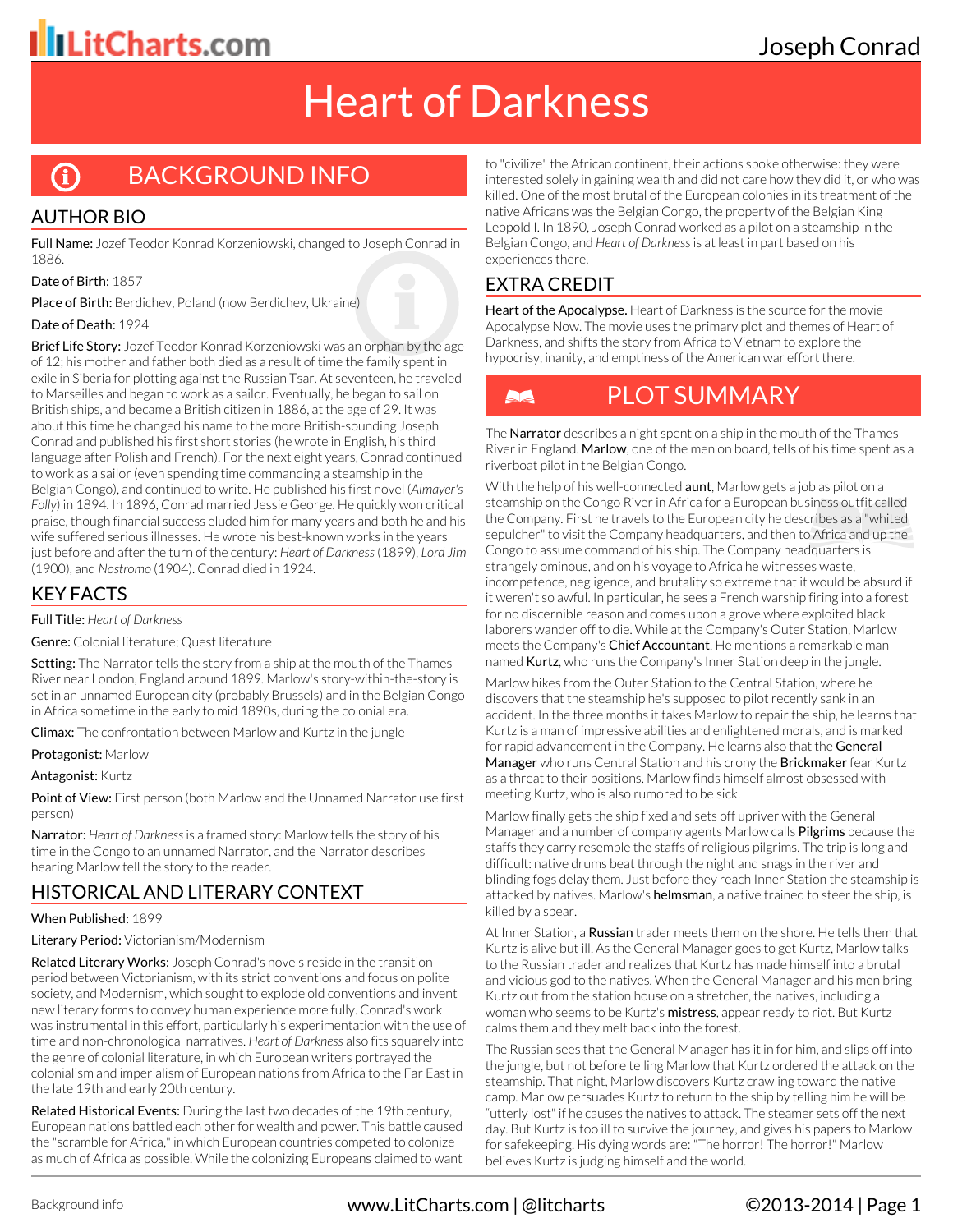Marlow also falls ill, but survives. He returns to the sepulchral city in Europe and gives Kurtz's papers to the relevant people. The last person he visits is Kurtz's Intended (his fiancé). She believes Kurtz is a great man, both talented and moral, and asks Marlow to tell her Kurtz's last words. Marlow can't find it in himself to destroy her beautiful delusions: he says Kurtz's last words were her name.

On the ship in the Thames, Marlow falls silent, and as the Narrator stares out from the ship it seems to him that the Thames leads "into the heart of an immense darkness."

### IJ

### **CHARACTERS**

Marlow – One of the five men on the ship in the Thames. *Heart of Darkness* is mostly made up of his story about his journey into the Belgian Congo. Marlow is a seaman through and through, and has seen the world many times over. Perhaps because of his journeys, perhaps because of the temperament he was born with, he is philosophical, passionate, and insightful. But Marlow is also extremely skeptical of both mankind and civilization, and, to him, nothing is simple. As the Narrator describes him: "to him the meaning of an episode was not inside like a kernel but outside, enveloping the tale which brought it out only as a glow brings out a haze." The one thing Marlow does seem to believe in as a source of simple moral worth is hard work.

Kurtz - The fiancé of his Intended, and a man of great intellect, talent, and ambition who is warped by his time in the Congo. Kurtz is the embodiment of all that's noble about European civilization, from his talent in the arts to his ambitious goals of "civilizing" and helping the natives of Africa, and can be seen as a symbol of that civilization. But in his time in Africa Kurtz is transformed from a man of moral principles to a monster who makes himself a god among the natives, even going so far as to perform "terrible rites." His transformation proves that for all of his talent, ambition, and moral ideas, he was hollow at the core.

General Manager - The head of the Company's Central Station on the river. Untalented and unexceptional, the General Manager has reached his position of power in the Company because of his ability to cause vague uneasiness in others coupled with an ability to withstand the terrible jungle diseases year after year. The General Manager has no lofty moral ambitions, and cares only about his own power and position and making money.

The Russian Trader - A wanderer and trader who wears a multi-colored patched jacket that makes him look like a harlequin (a jester). Through some miraculous stroke of luck, he has ended up alone in the jungle along the Congo and survived. He is naïve and innocent and believes **Kurtz** is a great man beyond any conventional morality. He even nursed Kurtz back to health on a number of occasions though Kurtz once threatened to shoot him. Of all the white men in the Congo, only the Russian refrains from trying to assert control over the jungle.

Narrator – One of the five men on the ship in the Thames, he is the one who relays to the reader Marlow's story about Kurtz and the Congo. He is insightful, and seems to understand Marlow quite well, but otherwise has little personality. He does seem to be affected by Marlow's story.

The Brickmaker – The General Manager's most trusted agent. A sly, lazy, power-hungry fellow who despite his title seems to have never made a brick, the Brickmaker cares only about his own advancement and therefore sees Kurtz as a threat. He also thinks that Marlow and Kurtz are somehow allied within the company. Marlow describes the Brickmaker as a "papier-mâché Mephistopheles."

The General Manager's Uncle – The uncle of the General Manager, and the head of the Eldorado Exploring Expedition. Like his nephew, the uncle has come to Africa to make his fortune. He is generally untalented, and his expedition disappears in the jungle.

Kurtz's Intended - The woman in Europe to whom Kurtz is betrothed to be married. She is incredibly idealistic about both Kurtz and the colonization of Africa. She continues to mourn Kurtz as a great man even a year after he dies.

Marlow's Aunt - A well-connected and idealistic woman, she helps Marlow get the job as a steamer pilot for the Company. She is extremely idealistic

about the European colonization of Africa, seeing it as a beautiful effort to civilize the savages.

**Director of Companies** – One of the five men on the ship in the Thames who listen to Marlow's story.

Lawyer - One of the five men on the ship in the Thames who listen to Marlow's story.

Accountant - One of the five men on the ship in the Thames who listen to Marlow's story. He is *not* the same as the Chief Accountant.

Fresleven - A steamship pilot who got into a silly argument that cost him his life. His death opened the position into which Marlow was hired.

Doctor – A medical man in the sepulchral city who is interested in how the Congo drives men crazy.

Swede - A steamship captain who has nothing but disdain for the "government chaps" who care only about money.

Chief Accountant - A Company employee at the Outer Station who wins Marlow's admiration simply by keeping himself impeccably groomed. (Do not confuse him with the **Accountant** on the ship in the Thames.)

The Foreman – A man who helps Marlow repair the steamship.

The Pilgrims - Company agents that Marlow gives the derisive nickname Pilgrims because they carry long wooden staves wherever they go.

The Helmsman – A coastal native of Africa trained to man the helm of a steamship. He works for Marlow until he's killed.

African Woman - A savage and stately African tribeswoman who seems likely to have been Kurtz's lover.

The General Manager's servant - A native boy who has grown insolent because he works for the General Manager.

### THEMES

#### COLONIALISM

Marlow's story in *Heart of Darkness* takes place in the Belgian Congo, the most notorious European colony in Africa for its greed and brutalization of the native people. In its depiction of the monstrous wastefulness and casual cruelty of the colonial agents toward the African natives, *Heart of Darkness* reveals the utter hypocrisy of the entire colonial effort. In Europe, colonization of Africa was justified on the grounds that not only would it bring wealth to Europe, it would also civilize and educate the "savage" African natives. *Heart of Darkness* shows that in practice the European colonizers used the high ideals of colonization as a cover to allow them to viciously rip whatever wealth they could from Africa.

Unlike most novels that focus on the evils of colonialism, *Heart of Darkness* pays more attention to the damage that colonization does to the souls of white colonizers than it does to the physical death and devastation unleashed on the black natives. Though this focus on the white colonizers makes the novella somewhat unbalanced, it does allow *Heart of Darkness* to extend its criticism of colonialism all the way back to its corrupt source, the "civilization" of Europe.

#### THE HOLLOWNESS OF CIVILIZATION

*Heart of Darkness* portrays a European civilization that is hopelessly and blindly corrupt. The novella depicts European society as hollow at the core: Marlow describes the white men he meets in Africa, from the General Manager to Kurtz, as empty, and refers to the unnamed European city as the "sepulchral city" (a sepulcher is a hollow tomb). Throughout the novella, Marlow argues that what Europeans call "civilization" is superficial, a mask created by fear of the law and public shame that hides a dark heart, just as a beautiful white sepulcher hides the decaying dead inside.

Marlow, and *Heart of Darkness*, argue that in the African jungle—"utter solitude without a policeman"—the civilized man is plunged into a world without superficial restrictions, and the mad desire for power comes to dominate him. Inner strength could allow a man to push off the temptation to dominate, but civilization actually saps this inner strength by making men think it's unnecessary. The civilized man believes he's civilized through and through. So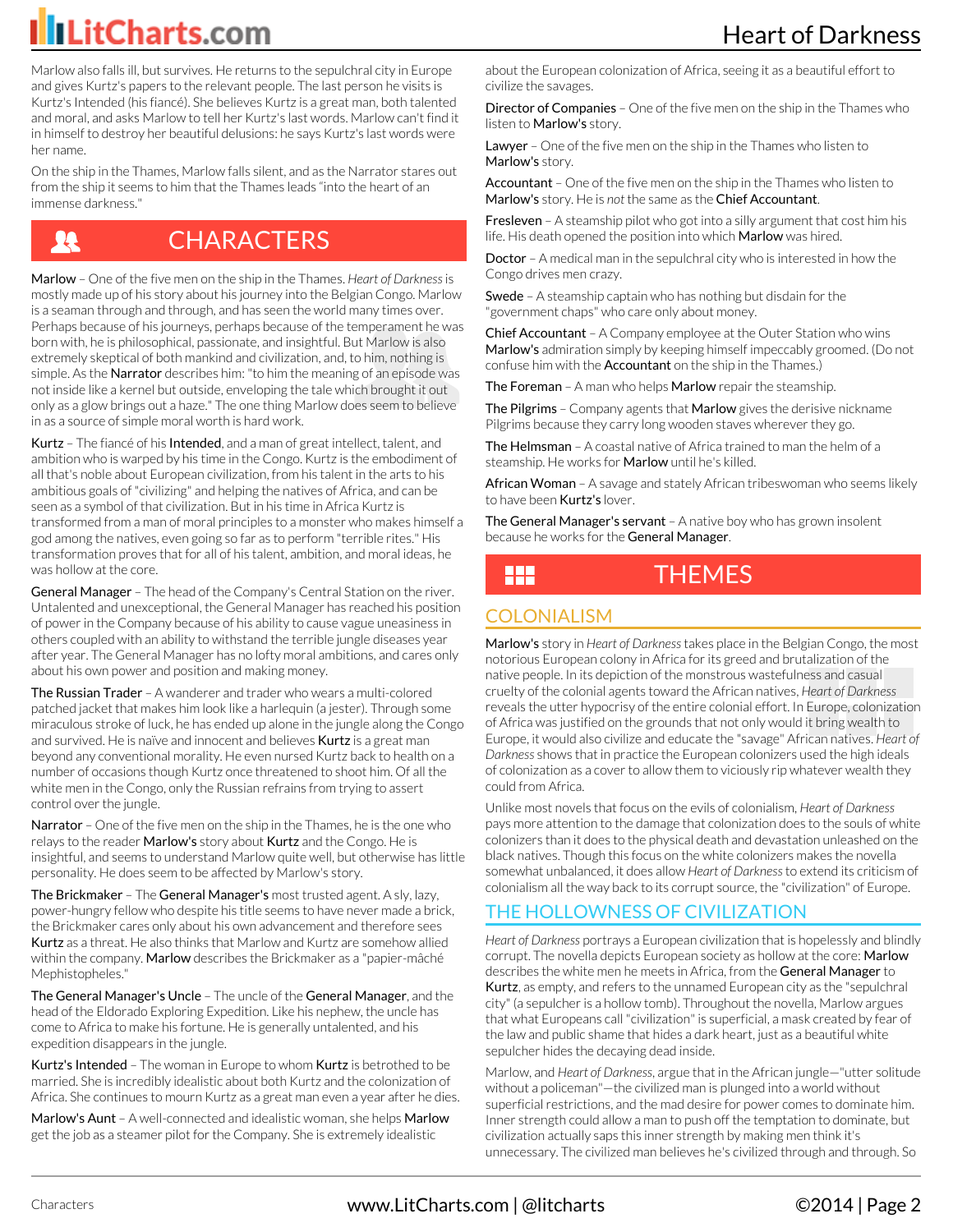when a man like Kurtz suddenly finds himself in the solitude of the jungle and hears the whisperings of his dark impulses, he is unable to combat them and becomes a monster.

#### THE LACK OF TRUTH

*Heart of Darkness* plays with the genre of quest literature. In a quest, a hero passes through a series of difficult tests to find an object or person of importance, and in the process comes to a realization about the true nature of the world or human soul. Marlow seems to be on just such a quest, making his way past absurd and horrendous "stations" on his way up the Congo to find Kurtz, the shining beacon of European civilization and morality in the midst of the dark jungle and the "flabby rapacious folly" of the other Belgian Company agents.

But Marlow's quest is a failure: Kurtz turns out to be the biggest monster of all. And with that failure Marlow learns that at the heart of everything there lies only darkness. In other words, you can't know other people, and you can't even really know yourself. There is no fundamental truth.

#### WORK

In a world where truth is unknowable and men's hearts are filled with either greed or a primitive darkness that threatens to overwhelm them, Marlow seems to find comfort only in work. Marlow notes that he escaped the jungle's influence not because he had principles or high ideals, but because he had a job to do that kept him busy.

Work is perhaps the only thing in *Heart of Darkness* that Marlow views in an entirely positive light. In fact, more than once Marlow will refer to work or items that are associated with work (like rivets) as "real," while the rest of the jungle and the men in it are "unreal." Work is like a religion to him, a source of support to which he can cling in order to keep his humanity. This explains why he is so horrified when he sees laziness, poor work, or machines left out to rust. When other men cease to do honest work, Marlow knows they have sunk either into the heart of darkness or the hollow greed of civilization.

#### RACISM

Students and critics alike often argue about whether *Heart of Darkness* is a racist book. Some argue that the book depicts Europeans as superior to Africans, while others believe the novel attacks colonialism and therefore is not racist. There is the evidence in the book that supports both sides of the argument, which is another way of saying that the book's actual stance on the relationship between blacks and whites is not itself black and white.

*Heart of Darkness* attacks colonialism as a deeply flawed enterprise run by corrupt and hollow white men who perpetrate mass destruction on the native population of Africa, and the novel seems to equate darkness with truth and whiteness with hollow trickery and lies. So *Heart of Darkness* argues that the Africans are less corrupt and in that sense superior to white people, but it's argument for the superiority of Africans is based on a foundation of racism. Marlow, and *Heart of Darkness*, take the rather patronizing view that the black natives are primitive and therefore innocent while the white colonizers are sophisticated and therefore corrupt. This take on colonization is certainly not "politically correct," and can be legitimately called racist because it treats the natives like objects rather than as thinking people.



### **SYMBOLS**

#### **WOMEN**

Marlow believes that women exist in a world of beautiful illusions that have nothing to do with truth or the real world. In this way, women come to symbolize civilization's ability to hide its hypocrisy and darkness behind pretty ideas.

#### THE SEPULCHRAL CITY

The white sepulchral city symbolizes all of European civilization. The beautiful white outside evokes the lofty ideas and justifications that Europeans use to justify colonization, while the hidden hollow inside the sepulcher hides the hypocrisy and desire for power and wealth that truly motivate the colonial powers.

### DARK AND WHITE

Darkness is everywhere in *Heart of Darkness*. But the novella tweaks the conventional idea of white as good and dark as evil. Evil and good don't really apply to *Heart of Darkness*, because everyone in the novella is somehow complicit in the atrocities taking place in Africa. Rather, whiteness, especially in the form of the white fog that surrounds the steamship, symbolizes blindness. The dark is symbolized by the huge and inscrutable African jungle, and is associated with the unknowable and primitive heart of all men.

#### QUOTES ee

#### PART 1 QUOTES

The old river in its broad reach rested unruffled at the decline of day, after ages of good service done to the race that peopled its banks, spread out in the tranquil dignity of a waterway leading to the uttermost ends of the earth... Hunters for gold or pursuers of fame, they all had gone out on that stream, bearing the sword, and often the torch, messengers of the might within the land, bearers of a spark from the sacred fire. What greatness had not floated on the ebb of that river into the mystery of an unknown earth!...The dreams of men, the seed of commonwealth, the germs of empires.

'And this also,' said Marlow suddenly, 'has been one of the dark places of the earth.

In some inland post feel the savagery, the utter savagery, had closed round him—all that mysterious life of the wilderness that stirs in the forest, in the jungles, in the hearts of wild men. There's no initiation either into such mysteries. He has to live in the midst of the incomprehensible, which is detestable. And it has a fascination, too, which goes to work upon him. The fascination of the abomination—you know. Imagine the growing regrets, the longing to escape, the powerless disgust, the surrender, the hate.

The conquest of the earth, which mostly means the taking it away from those who have a different complexion or slightly flatter noses than ourselves, is not a pretty thing when you look into it too much.

Once, I remember, we came upon a man-of-war anchored off the coast. There wasn't even a shed there, and she was shelling the bush. It appears the French had one of their wars going on thereabouts. Her ensign dropped limp like a rag; the muzzles of the long six-inch guns stuck out all over the low hull; the greasy, slimy swell swung her up lazily and let her down, swaying her thin masts. In the empty immensity of earth, sky, and water, there she was, incomprehensible, firing into a continent. Pop, would go one of the six-inch guns; a small flame would dart and vanish, a little white smoke would disappear, a tiny projectile would give a feeble screech—and nothing happened. Nothing could happen.

When one has got to make correct entries, one comes to hate those savages—hate them to the death.

The word 'ivory' rang in the air, was whispered, was sighed. You would think they were praying to it. A taint of imbecile rapacity blew through it all, like a whiff from some corpse. By Jove! I've never seen anything so unreal in my life. And outside, the silent wilderness surrounding this cleared speck on the earth struck me as something great and invincible, like evil or truth, waiting patiently for the passing away of this fantastic invasion.

I let him run on, this papier-mache Mephistopheles, and it seemed to me that if I tried I could poke my fore-finger through him, and would find nothing inside but a little loose dirt, maybe.

Do you see him? Do you see the story? Do you see anything? It seems I am trying to tell you a dream—making a vain attempt, because no relation of a dream can convey the dream-sensation, that commingling of absurdity, surprise, and bewilderment in a tremor of struggling revolt, that notion of being captured by the incredible which is the very essence of dreams...no, it is impossible; it is impossible to convey the life-sensation of any given epoch of one's existence—that which makes its truth, its meaning—its subtle and penetrating essence. It is impossible. We live, as we dream—alone.

#### PART 2 QUOTES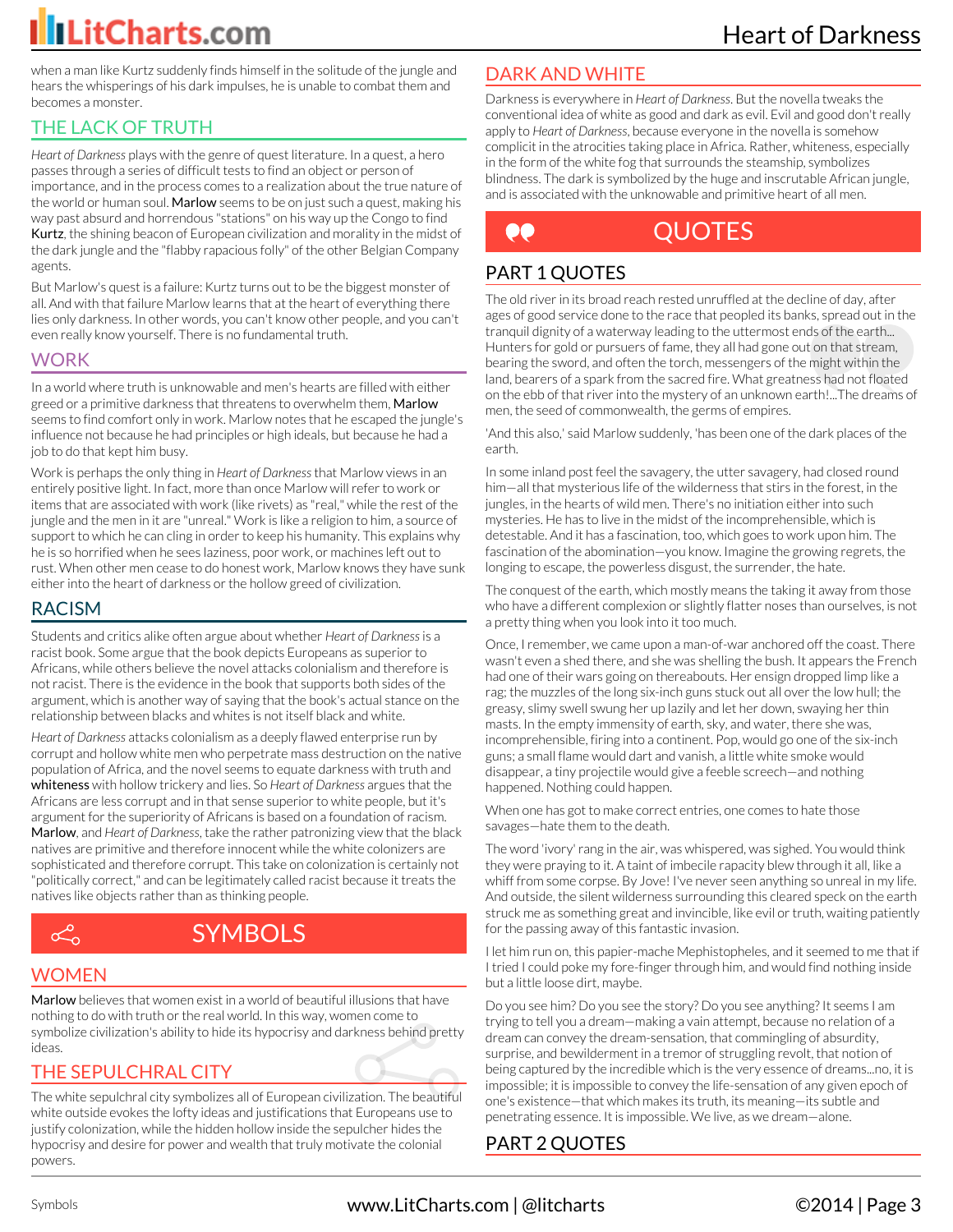Heart of Darkness

In a few days the Eldorado Expedition went into the patient wilderness, that closed upon it as the sea closes over a diver. Long afterwards the news came that all the donkeys were dead. I know nothing as to the fate of the less valuable animals. They, no doubt, like the rest of us, found what they deserved. I did not inquire.

It was a distinct glimpse: the dugout, four paddling savages, and the lone white man turning his back suddenly on the headquarters, on relief, on thoughts of home—perhaps; setting his face towards the depth of the wilderness, towards his empty and desolate station.

The reaches opened before us and closed behind, as if the forest had stepped leisurely across the water to bar the way for our return. We penetrated deeper and deeper into the heart of darkness.

It was unearthly, and the men were—No, they were not inhuman. Well, you know, that was the worst of it—the suspicion of their not being inhuman. It would come slowly to one. They howled and leaped, and spun, and made horrid faces; but what thrilled you was just the thought of their humanity—like yours—the thought of your remote kinship with this wild and passionate uproar. Ugly. Yes, it was ugly enough; but if you were man enough you would admit to yourself that there was in you just the faintest trace of a response to the terrible frankness of that noise, a dim suspicion of there being a meaning in it which you—you so remote from the night of first ages—could comprehend.

It was very simple, and at the end of that moving appeal to every altruistic sentiment it blazed at you, luminous and terrifying like a flash of lightning in a serene sky: "Exterminate all the brutes!"

"I tell you," he cried, "this man has enlarged my mind."

#### PART 3 QUOTES

There was something wanting in him—some small matter which, when the pressing need arose, could not be found under his magnificent eloquence. Whether he knew of this deficiency himself I can't say. I think the knowledge came to him at last—only at the very last. But the wilderness found him out early, and had taken vengeance for the fantastic invasion. I think it had whispered to him things about himself which he did not know, things of which he had no conception till he took counsel with this great solitude—and the whisper had proved irresistibly fascinating. It echoed loudly within him because he was hollow at the core.

"The horror! The horror!"

"Mistah Kurtz—he dead."

I was within a hair's-breadth of the last opportunity for pronouncement, and I found with humiliation that probably I would have nothing to say. This is the reason why I affirm that Kurtz was a remarkable man. He had something to say. He said it. . . . He had summed up—he had judged. "The horror!" He was a remarkable man.

I heard a light sigh and then my heart stood still, stopped dead short by an exulting and terrible cry, by the cry of inconceivable triumph and of unspeakable pain. 'I knew it—I was sure!' . . . She knew. She was sure. I heard her weeping; she had hidden her face in her hands. It seemed to me that the house would collapse before I could escape, that the heavens would fall upon my head. But nothing happened. The heavens do not fall for such a trifle.

The offing was barred by a black bank of clouds, and the tranquil waterway leading to the uttermost ends of the earth flowed sombre under an overcast sky—seemed to lead into the heart of an immense darkness.

### SUMMARY & ANALYSIS

#### PART 1

The **Narrator** describes the scene from the deck of a ship named Nellie as it rests at anchor at the mouth of the River Thames, near London. The five men on board the ship—the Director of Companies, the Lawyer, the **Accountant**, the Narrator, and Marlow, old friends from their seafaring days—settle down to await the changing of the tide. They stare down the mouth of the river into the Atlantic Ocean, a view that stretches like "the beginning of an interminable waterway."

In silence they watch the sunset, and the Narrator remembers the fabled ships and men of English history who set sail from the Thames on voyages of trade or conquest, carrying with them "The dreams of men, the seed of commonwealths, the germs of empire."

Suddenly Marlow interrupts the silence. "And this also," Marlow says, "has been one of the dark places of the earth." He imagines England as it must have appeared to the first Romans sent to conquer it: a savage, mysterious place that both appalled and attracted them, that made them feel powerless and filled them with hate.

Marlow observes that none of the men on the boat would feel just like those Romans, because the men on the boat have a "devotion to efficiency," while the Romans wanted simply to conquer.

Yet **Marlow** adds that conquest is never pretty and usually involves the powerful taking land from those who look different and are less powerful. Conquest, Marlow says, is redeemed only by the ideas behind them, ideas that are so beautiful men bow down before them.

*The opening establishes a dark tone. Water is often a symbol of the unconscious, so the "interminable waterway" connecting civilized England to the rest of the world implies that England's civilization is just a veneer over the dark heart all men share. That the characters in the ship are known by their jobs and not their names hints at the hollowness of civilization: their selves have been swallowed by their roles.*



*The Narrator's thoughts about conquest and colonialism are conventional and romantic: that great men go out with great dreams and build great empires to the greater glory of the world.*



*But Marlow takes an opposite view: he sees England itself as once one of the savage places, and imagines how that savagery warped its conquerors. The implication is that hidden behind its civilization England has a "dark" heart.*



*Marlow believes that a devotion to efficiency, a devotion to work, protects a man from being corrupted by powerlessness and hate.*



*The practice of conquest and colonialism is always ruthless. But the noble idea motivating conquest, such as civilizing the savages, can be so beautiful it hides the ruthlessness even from the conquerors.*

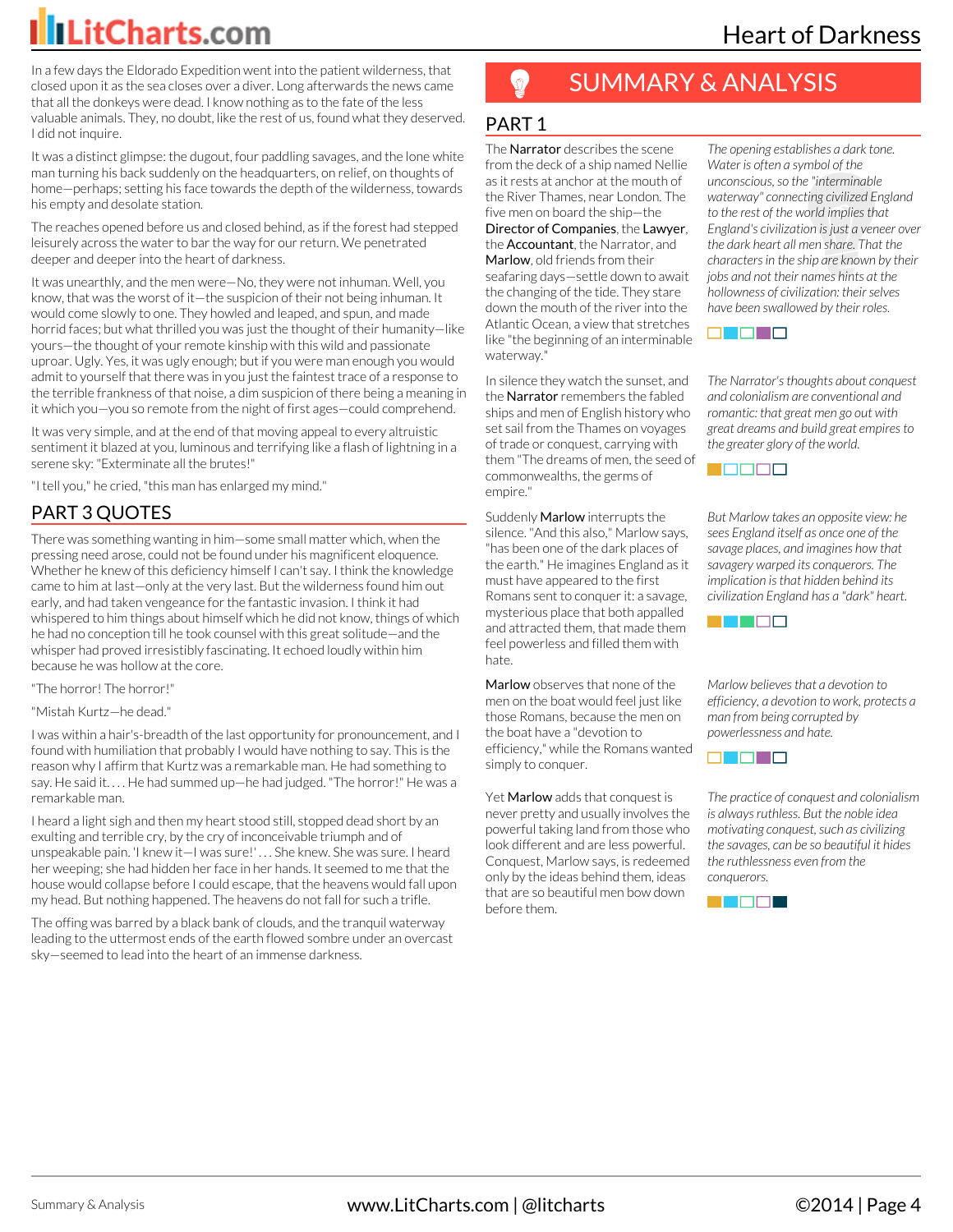Marlow then reminds the other men that he once served as captain of a freshwater riverboat, and begins to tell his story. As a young boy, he had a passion for maps and unknown places. *importance of work. He is not* As he grew older many of those places *comfortable relying on others to do his* become known, and many he visited himself. Yet Africa still fascinated him, especially its mighty river, the Congo. After years of ocean voyages in which he had "always went by [his] own road and on [his] own legs," Marlow asks his aunt to use her influence help him get a job as a steamship operator for the Company, a continental European trading concern in Africa.

The Company hires him immediately: it has an open position because one of its captains, a Dane named Fresleven, had recently been killed. After some time in the jungle, the normally mild-mannered Fresleven had started hitting the native chief of a village with a cane over a disagreement regarding two black hens, and was accidentally killed by the chief's son. The natives, in fear, immediately abandoned their village.

Marlow travels to the unnamed European city where the Company has its headquarters. He describes the city as a "whited sepulcher."

into a reception area presided over by *soon experience in colonial Africa. The* two women, one fat, one slim, both of whom constantly knit black wool. There, Marlow examines a map of Africa filled in by various colors representing the European countries that colonized those areas. He briefly meets the head of the Company (a "pale plumpness in a frock coat"), then is directed to a **doctor**. While measuring Marlow's head, the doctor comments that in Africa "the changes happen inside" and asks Marlow if his family has a history of insanity.

Marlow has a farewell chat with his aunt, who sees her nephew as an "emissary of light" off to educate the African natives out of their "horrid ways." Marlow points out to his aunt that the company is run for profit, not missionary work, and expresses amazement to his friends on the boat how out of touch women are with the truth.

*Marlow makes it clear he doesn't usually ask people for favors, instead going by "his own road and on his own legs" because of his belief in the honesty and work for him, and sees it as a possibly dangerous and definitely shameful thing to do.*



*The absurd story of Fresleven's death foreshadows Marlow's absurd experience in the jungle, where colonialist white men go insane and clash with the exploited natives, producing violence and more absurdity.*



*A sepulcher is a tomb, and hides in its heart either emptiness or death.*



At the Company's office, Marlow is let *More foreshadowing of what Marlow will women in black seem to symbolize fate or death, the head of the Company's "plumpness" covered by a "frock coat" implies greed masked by civility, and the doctor explicitly says that Africa drives Europeans crazy.*



*Earlier Marlow said that the beautiful idea behind colonization masks the ruthless practice of colonialism. Well, his aunt clearly buys the idea, and in doing so establishes women as symbols of civilization's inability to see its hollow corruption.*



Marlow boards the steamer that will take him to the mouth of the Congo with a sense of foreboding. To Marlow *wanted to know the unknown. But Africa* on the steamer, the forested coast of Africa looks like an impenetrable enigma, inviting and scorning him at the same time. He occasionally sees canoes paddled by native Africans, and once sees a French ship firing its guns into the dense forest at invisible "enemies."

At the mouth of the Congo, Marlow gets passage for thirty miles from a small steamer piloted by a Swede. The Swede mocks the "government chaps" at the shore as men who will do anything for money, and wonders what happens to such men when they get further into the continent.

At last they reach the Company's Outer Station, a chaotic and disorganized place. Machinery rusts everywhere, black laborers blast away at a cliff face for no reason. Marlow comments to the men on the Nellie that he had long known the "lusty devils" of violence and greed that drive men, but in Africa encountered "a flabby, pretending, weak-eyed devil of a rapacious and pitiless folly."

Marlow then stumbles upon what he calls the Grove of Death, a grove among the trees that is filled with weak and dying native laborers, who are living out their last moments in the shade of the ancient trees.

#### At the station, the Chief Accountant

impresses Marlow with his good grooming. One day the Chief Accountant mentions that further up the river Marlow will probably meet Mr. **Kurtz**, a station head who sends in as much ivory as all the others put together and who "will be a somebody in the [Company] Administration before long." He asks Marlow to tell Kurtz that all is satisfactory, saying he doesn't want to send a letter for fear that rivals at the Central Station will intercept it.

Just then a dying native who has been put on a bed in the accountant's office for lack of other space makes a noise. The Chief Accountant comments. "When one has got to make correct entries, one comes to hate these savages—hate them to death."

*Marlow goes to Africa because as a boy he had a passion for unknown places. He resists being known, and makes colonialists do ridiculous, hollow things like shoot at forests.*

Heart of Darkness



*The pilot, a man who works, condemns the colonialists who care not about work, but about money. The pilot's question about what happens to such people in the jungle is more foreshadowing.*



*Note Marlow's horror at the inefficiency of the station and the rusting of machinery. The "lusty devils" are the desires that move men to act badly, but without deception. The "pretending" devils move men to fake their noble intentions for greedy ends.*



*Marlow sees the death of the natives with the same horror as the rusting machinery. It's a tragedy to him, but not a human tragedy.*



*The Chief Accountants comments both introduce Kurtz as a remarkably talented fellow and also convey the backbiting and politics going on under the surface in the Company. Marlow admires the Chief Accountant's grooming because such hygienic habits involve disciplined work, especially in the midst of the chaos of Outer Station.*



*Yet beneath the Chief Accountant's civilized exterior, he's filled with the sense of "powerlessness and hate" that Marlow earlier described infecting the Roman conquerors of England.*

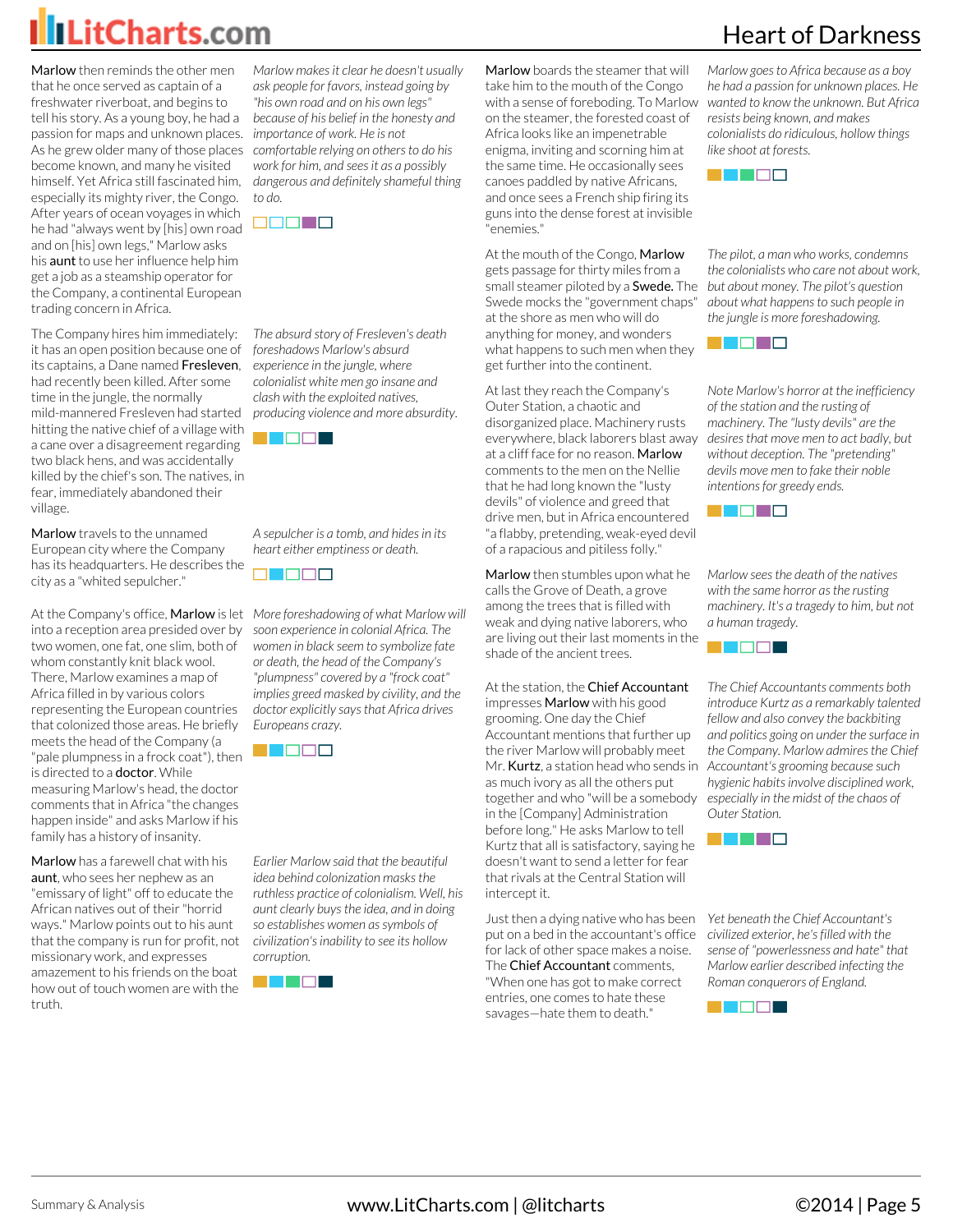A few days later Marlow joins a caravan headed the two hundred miles upriver to Central Station. After a fifteen-day trek through the jungle during which the only other white man fell ill and many of the native porters deserted rather than carry the sick man, Marlow reaches the **Station** 

At the station, Marlow is greeted by the first man he sees with news that the ship he was supposed to pilot has sunk. Apparently, the General Manager had suddenly decided to try to reach Kurtz at the Inner Station with an inexperienced pilot at the helm of the steamship. The steamship promptly sank.

Marlow, on the Nellie, says that though he can't be sure, he suspects that it's possible the General Manager *wanted* the steamship to sink.

Marlow is immediately taken to see this General Manager, who is thoroughly unremarkable in intelligence, leadership, and unskilled at even maintaining order. Marlow believes the General Manager holds his position through two traits: he inspires vague uneasiness in others, and unlike any other Europeans he's resistant to all the tropical diseases.

The General Manager explains why he took the steamship onto the river before Marlow, its pilot, arrived: Kurtz, the Company's best agent, is sick. The General Manager takes special interest when Marlow mentions he heard Kurtz's name mentioned on the coast. The General Manager estimates that it will take three months to repair the ship, and turns out to be almost exactly right.

Marlow sets to work fixing the ship and watches the absurd happenings of Central Station, where the various company agents (employees) do no work, stroll about aimlessly, and dream of ivory and wealth. Marlow describes the place as "unreal."

One night a shed bursts into flame. As Marlow approaches he sees a laborer being beaten for setting the blaze and overhears the General Manager talking with another man about Kurtz, saying they should try to "take advantage of this unfortunate accident." The General Manager departs, and Marlow ends up in a conversation with the other man, a young "agent" whose responsibility it is to make bricks (which he never does) and whom the other agents think is the General Manager's spy.

*The absurd inefficiency and waste of the colonial effort just keeps growing...*



*...and growing... until it's clear that the colonial effort isn't about building anything, and isn't motivated by a central civilized idea. It's motivated by greed, which is bound to produce inefficiency and waste.*



*Marlow's guess foreshadows the General Manager's negative feelings about Kurtz.*



*The General Manager is the embodiment of the "pretending" devils Marlow mentioned earlier. His main trait is that he doesn't die! He's defined by his lack of identity. In other words, he's hollow.*

<u> Filman a</u>

*The General Manager's interest that Marlow had earlier heard of Kurtz implies the Manager's concern at Kurtz influence and power in the Company. The Manager's perfect guess about the time needed to fix the ship implies he did purposely sink it.*



*Men who do no work strike Marlow as "unreal" and without substance. Work provides a reality one can cling to.*



*The General Manager's concern for Kurtz is obviously faked. He has to try to save the sick Kurtz because it would look bad if he didn't, but as long as he has an excuse (the sunken steamship) to avoid helping Kurtz, he'll take it. The Brickmaker has a job he never does: the essence of hollowness, hypocrisy, and inefficiency.*



Marlow follows the Brickmaker back to his quarters, which are much nicer than any but the General Manager's. As they talk, Marlow realizes the Brickmaker is trying to get information from him because Marlow's Aunt's contacts in the Company are the same people who sent Kurtz to Africa. The Brickmaker bitterly says that Marlow and Kurtz are both "of the new gang—the gang of virtue" meant to bring proper morals and European enlightenment to the colonial activities in Africa.

#### The Brickmaker, whom Marlow now calls a "papier-mâché

Mephistopheles," continues to speak about Kurtz, and asks Marlow not to give Kurtz a wrong impression of him. Marlow realizes that both the

General Manager and the Brickmaker see Kurtz as a threat to their dreams of advancement.

Though he hates lies because they have a "taint of death" and telling them is like "biting something rotten," Marlow pretends to have as much influence in Europe as the Brickmaker thinks he has in order to get the Brickmaker to speed up the arrival of the rivets needed to fix the steamship. Marlow has an idea that the faster the steamship is fixed the better it will be for Kurtz.

Suddenly, Marlow breaks off telling his story in order to try to explain to the men sitting on the ship in the Thames how hard it is to get across his experiences, though he is comforted by the fact that his fellows on the ship, men who see and know him, can at least "see more than I could then." The Narrator observes that it was now so dark they couldn't see Marlow at all.

Marlow resumes his story. When the Brickmaker leaves, Marlow boards his broken steamship, which he has come to love after putting in so much hard work to rebuild it. Marlow says of work: "I don't like work... but I like what is in the work—the chance to find yourself. Your own reality." Marlow tells his foreman they'll soon have rivets. The two of them do a little dance of joy.

But weeks pass and the rivets don't come. Instead, a group of "pilgrims" calling itself the Eldorado Exploring Expedition arrives, led by the General Manager's uncle. They are all greedy, cowardly, and without any sort of foresight or understanding of work.

### Heart of Darkness

*The revelation that Kurtz is backed by the same people who are close to Marlow's Aunt indicate that Kurtz isn't like the other agents. Rather than hide his greed behind false civility, Kurtz seems actually to be a man profoundly dedicated to ethics and morality. Marlow begins to see Kurtz as an antidote to the evils and hollowness of civilization.*



*Mephistopheles is a devil. Papier-mâché is a craft that produces hollow structures. A "papier-mâché Mephistopheles" is therefore a hollow devil, and a heck of an insult.*



*By doing the thing he hates most in the world—lying—in order to faster fix the steamboat and get to Kurtz, Marlow shows a sudden sense of allegiance to the moral Kurtz. Marlow's lie also foreshadows a lie he will tell later to Kurtz's Intended.*



*Marlow despairs about the inability for one man to explain himself to another. The novel emphasizes this point ironically: when Marlow takes comfort that at least the men on the Nellie know and see him, the fact is that the men actually can't see him at all..*



*Here Marlow explicitly describes why he values work. Note that the "reality" and "chance to find yourself" that work provides directly address Marlow's discomfort with the lack of truth in the world and his growing sense of the hollowness of civilization.*



*It's no coincidence the Eldorado Expedition is named after a mythical city made of gold. In Marlow's eyes, the pilgrims themselves are unreal, just hollow vessels for their greed.*

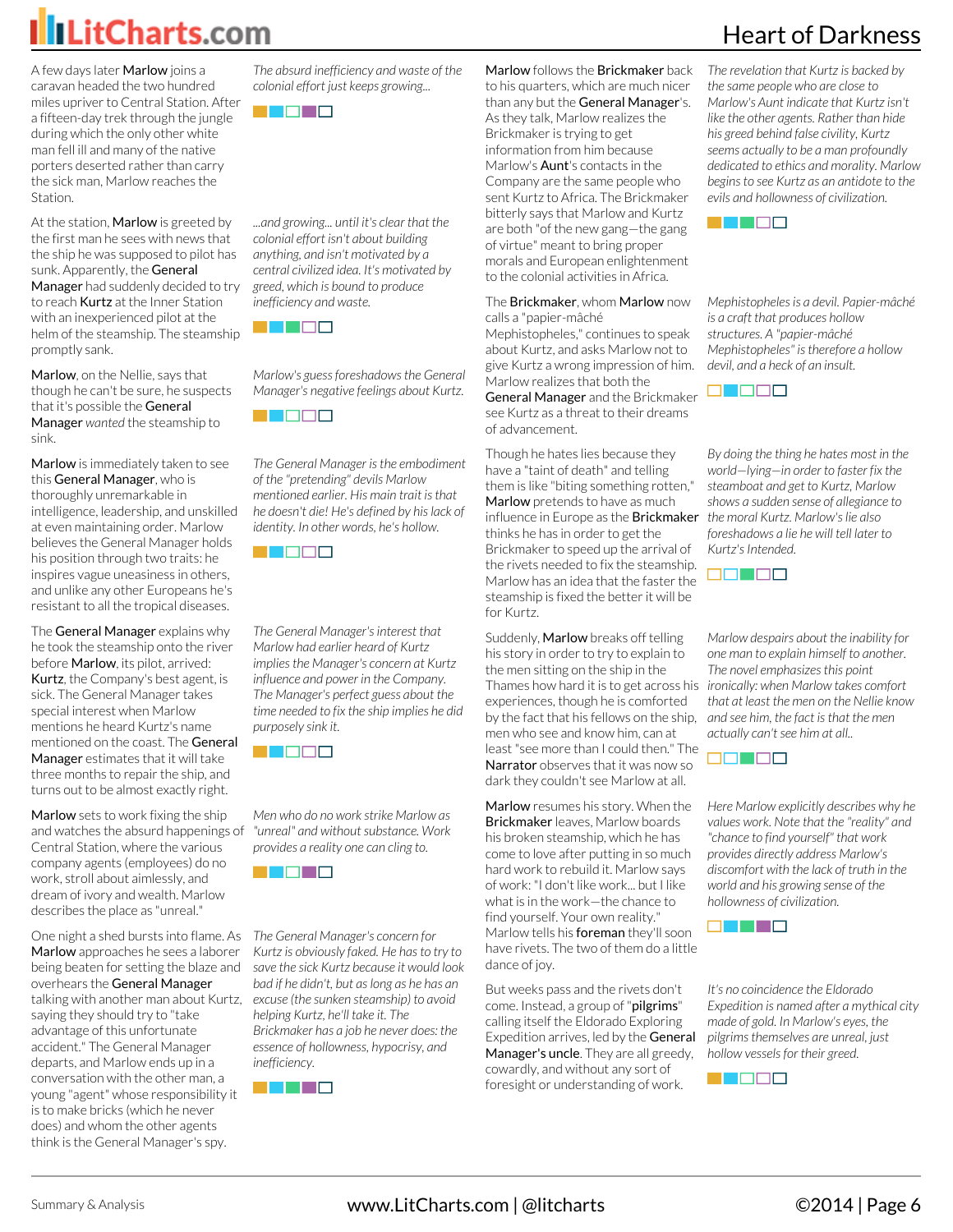Without rivets, Marlow can't do any work either. He has lots of time to think, and begins to wonder about Kurtz's morals, and about how Kurtz would act if he did become general manager.

#### PART 2

Some time later, as Marlow rests on his steamship, he overhears the General Manager talking with his Uncle about Kurtz. They are annoyed that Kurtz has so much influence in the Company and sends back so much ivory. The General Manager also mentions a trader who lives near Kurtz and is apparently stealing Company profits. The uncle advises the General Manager to take advantage of the fact that there's no authority around and just hang the trader.

They next discuss the rumors that Kurtz is sick. Kurtz was supposed to return to the Central Station along with his latest batch of ivory, but apparently came halfway down the river and then turned back. The General Manager angrily mentions Kurtz's conviction that the stations should be focused as much on humanizing and civilizing the savages as on trade. The General Manager's uncle replies that the General Manager should trust the jungle, implying that tropical disease will eventually kill Kurtz.

A few days later the General Manager's uncle and his Eldorado Expedition head into the jungle. Marlow later heard that all their donkeys died, but never heard what happened to the "less valuable animals"—the men.

After three months of work, Marlow finishes repairing the ship. He immediately sets off upriver with the General Manager, a few pilgrims, and thirty cannibals as crew. Marlow prefers the cannibals, who don't actually eat each other and of whom he says, "They were men I could work with."

The trip is long and difficult. Marlow describes the jungle as a "thing monstrous and free" and the natives as beings "who howled and leapt and made horrid faces." Yet Marlow feels some connection to the "terrible frankness" of the natives, knowing that he has some of that primitiveness in his own heart. He is thankful that his work keeping the ship afloat occupies his attention most of the time, and hides the "inner truth."

*What he's heard of Kurtz makes Marlow ponder if perhaps civilization isn't hollow, if perhaps there is some truth, if maybe colonialism can match the beautiful idea behind it.*



*The Uncle's advice that the General Manager just hang the trader since there are no authorities around is the ultimate sign that civilization is hollow. The Uncle is saying that acting in a civilized way isn't a deeply held conviction or inherent human characteristic, but rather just an act designed to avoid punishment.*



*The General Manager here exposes his own disregard, and Kurtz's support, for any of the moral reasons for colonization, such as civilizing the natives given by Europeans. (Of course, the condescending idea that the natives needed to be civilized by Europeans at all would be considered racist today).*



*Marlow isn't just bitter: he really thinks the donkeys are more valuable. Donkeys work and aren't hollow, as opposed to the Eldorado men.*



*Marlow prefers the cannibals for the same reason he prefers the donkeys: they're primitive and simple, so they aren't hollow. (Though the depiction of the cannibals as simple is racist and condescending.)*



*By commenting on his own sense of kinship with the "primitive" natives, Marlow is implying that all men have aspects of the primitive within them. He believes that work provides escape from this "inner truth."*



Still, Marlow tells the other men on the *Nellie*, he often has a sense of the "mysterious stillness" watching him at his "monkey tricks, just as it watches you fellows performing on your respective tight-ropes for—what is it? half a crown a tumble?" One of the men on the Nellie warns Marlow to "try to be civil." Marlow responds, "I beg your pardon. I forgot the heartache that makes up the rest of the price." Then he continues with his story.

Fifty miles from Kurtz's headquarters at Inner Station, the ship comes upon a hut with a stack of firewood outside. They stop to collect the firewood, and discover a note that says "Wood for you. Hurry up. Approach cautiously." It is signed illegibly, but with a name too long to be "Kurtz." The General Manager concludes the hut must belong to the trader he wants to hang. Inside the hut, Marlow discovers a technical book on sailing that seems to have code written on it. He is astonished, and calls the book "unmistakably real."

Eight miles from the Inner Station, the *Marlow's desire to continue shows his* General Manager orders Marlow to anchor the ship in the middle of the river for the night. Marlow wants to continue on to meet Kurtz, but knows that stopping is the safer thing to do.

The morning reveals a thick white blinding fog enveloping the ship. A roar of screaming natives breaks the silence, then cuts off. Frightened pilgrims hold their rifles at the ready, but can't see anything. The cannibals want to catch and eat the men on the riverbank. Marlow realizes the cannibals must be incredibly hungry, and marvels at their restraint in not turning on the white men on the ship. The General Manager authorizes Marlow to take all risks in going upstream, knowing full well that Marlow will refuse to take any. After two hours, the fog lifts and the steamship continue upstream.

A little over a mile from Inner Station, a tiny island in the middle of the river forces Marlow to choose the western or eastern fork of the river. He chooses the western, which turns out to be quite narrow. Just as Marlow spots snags ahead that could rip the bottom out of the boat, arrows shoot toward the steamship from the jungle. Marlow orders his helmsman, a tribesman from the coast, to steer straight.

### Heart of Darkness

*By saying the distinguished men on the Nellie perform "monkey tricks," Marlow is saying that primitivism also exists in the heart of civilization. When the man tells Marlow to be "civil," Heart of Darkness makes the point that civilization prefers the mask of proper behavior to the truth. This self-deception is what makes civilization hollow.*



*The book is "real" to Marlow in a way that nothing else is because to produce what he takes to be the code must have taken great and concentrated effort. It must have taken work. Everything else is absurd to the point of meaninglessness: "Hurry up. Approach cautiously." Those commands are mutually exclusive.*



*obsession with finding Kurtz. Like other seekers in other quests, Marlow believes that Kurtz will have (or be) some sort of answer.*



*The white fog surrounding and blinding the steamship while natives scream outside is a marvelous symbol. The white fog hides from view the dark jungle and black natives screaming outside, just as the "whited sepulcher" of civilization blinds itself from the primitive darkness at its own heart.*



*The conflict between conquerors and conquered masked by the beautiful ideas motivating colonialism erupts into full view, as natives and Europeans fight to kill.*

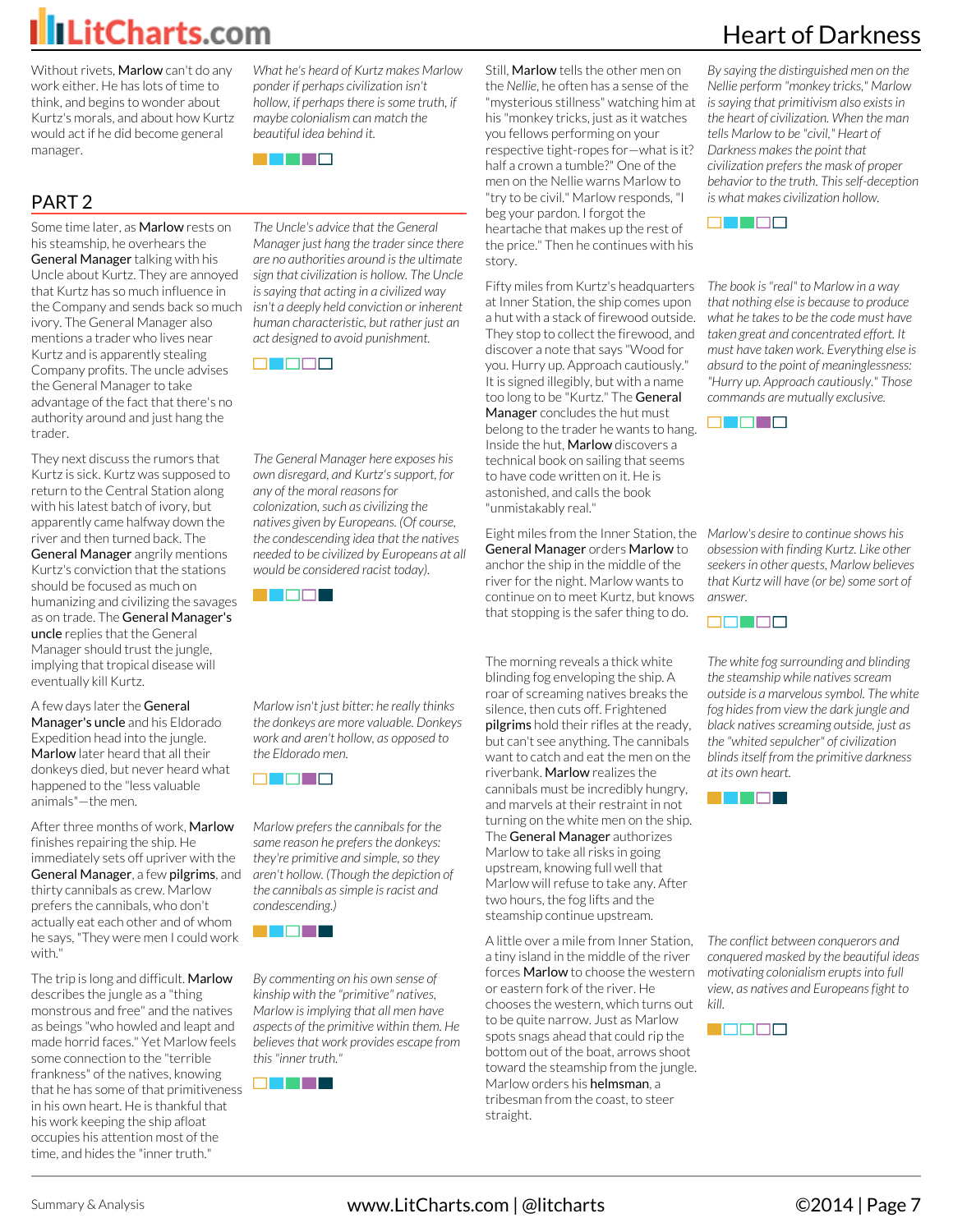

The **pilgrims** open fire into the bush, putting out smoke that blocks Marlow's vision.

A shotgun blasts just behind Marlow: the helmsman has dropped the wheel and started shooting out the window. Marlow jumps to take the wheel and avoid the snag ahead. The helmsman falls back from the window, a spear in his side. Blood fills the pilothouse, soaking Marlow's shoes. Marlow pulls the ship's steam whistle, which terrifies the attacking natives and drives them off. A pilgrim wearing "pink pyjamas" comes with a message from the General Manager and is aghast to see the dead helmsman.

Marlow realizes Kurtz is probably dead and feels an intense disappointment at the thought. Marlow then tells the pilgrim to steer and flings his bloody shoes overboard.

Suddenly, Marlow once again cuts short his story in order to address the men who are on the Nellie in the Thames. He tells them they couldn't hope to understand his despair at thinking he would never get to meet Kurtz, since they live in civilization with "a butcher round one corner, a policeman round another."

After a long silence, Marlow says that Kurtz wasn't dead, and launches into a *Had Kurtz just died, Marlow's quest* series of thoughts about him. Marlow says Kurtz saw everything, including his Intended (his fiancé) as a personal possession. Marlow explains that Kurtz, in the solitude of the jungle, transformed from a man of European enlightenment to a man who presided over "unspeakable rites" and accepted *answer, and the answer Kurtz provided* sacrifices made in his honor. Marlow recalls a magnificent, if impractical, treatise that Kurtz wrote called *On the Suppression of Savage Customs* in which Kurtz argues that white men, as veritable gods next to the natives, have the responsibility to help them. Later, though, across this treatise calling for idealism and altruism, Kurtz scrawled "Exterminate all the brutes."

Marlow returns to the dead helmsman, saying that Kurtz was a remarkable man, but wasn't worth the lives they lost in trying to find him. Marlow mourns his helmsman deeply. The man had "done something, he had steered."

*The "civilized" colonists blind themselves.*



*Even in the battle, the absurdity of the colonial effort is always visible: here it's in the African helmsman fighting against other Africans, and neglecting his job to do it. The disaster of colonialism is also always near the surface, as in death the ridiculous helmsman suddenly becomes a tragic figure.*



*With Kurtz dead, Marlow's quest for truth and a civilization that isn't hollow is likely over.*



*The men on the ship live in civilization, and so are blind to the meaninglessness and hollowness at its heart. The loss of Kurtz, to them, is nothing, because they have no idea what that loss entails: the possibility of meaning and wholeness.*

a di Ba

*Kurtz is alive! Awesome! Right? Wrong. would have ended, but his hope for an answer would have lived on. But Marlow makes it clear that Kurtz didn't just live, he abandoned his morals and became a monster (as shown in his scrawl across his idealistic treatise). In other words, Marlow looked to Kurtz to provide an is that all men have darkness in their hearts.*



*Marlow mourns the helmsman as a fellow worker.*



Everyone on board assumes the Inner Station has been overrun and Kurtz killed. The **pilgrims** are happy, though, that they probably killed so many savages with their rifles. Marlow, however, is certain all the pilgrims shot too high, and killed no one.

When they arrive at Inner Station, Marlow and the other men on the ship are amazed to discover it in perfect shape. They are met onshore by a white man wearing clothes covered in colorful patches. Marlow thinks the man looks like a harlequin (a clown or jester). The man knows that the steamship has been attacked, but says, "it's all right" now. As the General Manager and pilgrims go to get Kurtz, the harlequin comes on board and speaks with Marlow. The man explains that he's a twenty-five year old **Russian** sailor who deserted and through a series of adventures working for various colonial powers ended up wandering through the Congo alone for two years.

When the **Russian** says that the hut with the stacked wood was his old house, Marlow returns the book about sailing to him. The Russian in his *Kurtz's eloquence connects to the* joy tells Marlow that the natives attacked the ship because they don't want Kurtz to leave. It's soon clear to Marlow that the Russian also has fallen under the spell of Kurtz's amazing eloquence. The Russian says about Kurtz: "This man has enlarged my mind."

#### PART 3

Marlow stares at the Russian in astonishment, and thinks that the Russian "surely wants nothing from the wilderness but space to breathe in" and that "if the absolutely pure, uncalculating, unpractical spirit of adventure had ever ruled a human

being, it ruled this ... youth."

Meanwhile, the Russian begs Marlow to take Kurtz away quickly. He tells of his first meeting with Kurtz, in which Kurtz "talked of everything" and the Russian only listened. Since then, he says he's nursed Kurtz through two illnesses, even though Kurtz had once threatened to shoot him over some ivory.

Kurtz, the Russian says, is a god to the *Here is Marlow's first solid evidence that* local tribesman, who adore him. They help him as he raids the jungle and other tribes for ivory. This comes as troubling news to **Marlow**, who had expected that Kurtz, with his morals, would trade for ivory, not take it by force.

Heart of Darkness

*The absurdity and incompetence of the colonial agents immediately resurfaces.*

2 **2 2** 2

*Some critics have argued that the Russian serves little purpose in Heart of Darkness beyond telling Marlow what happened to Kurtz. However, the Russian's multicolored and patched harlequin jacket bears a striking resemblance to the map of Africa Marlow saw in the Company's headquarters. And the fact that he's worked for various colonial powers and survived years in the jungle alone also signals a kind of connection to and comfort with colonial Africa.*



*Both the Russian and the Natives seem to adore and revere Kurtz. The question, of course, is why? It's not clear yet, but hollowness of civilization. Eloquence is a talent for speech, but one can speak about anything, whether noble or monstrous.*



*Here's the Russian's secret. He's the only white man in colonial Africa not looking for money or power. Without the will to dominate, he seems safe from corruption.*



*Kurtz talked of "everything." Of course, talking of everything is a lot like talking of "nothing." Note that the color white, the color of blindness in Heart of Darkness, is the result of every color brought together into one.*



*Kurtz has abandoned his morals. (When Marlow earlier told the men on the Nellie that Kurtz became a monster, he was flashing forward in his narrative.)*

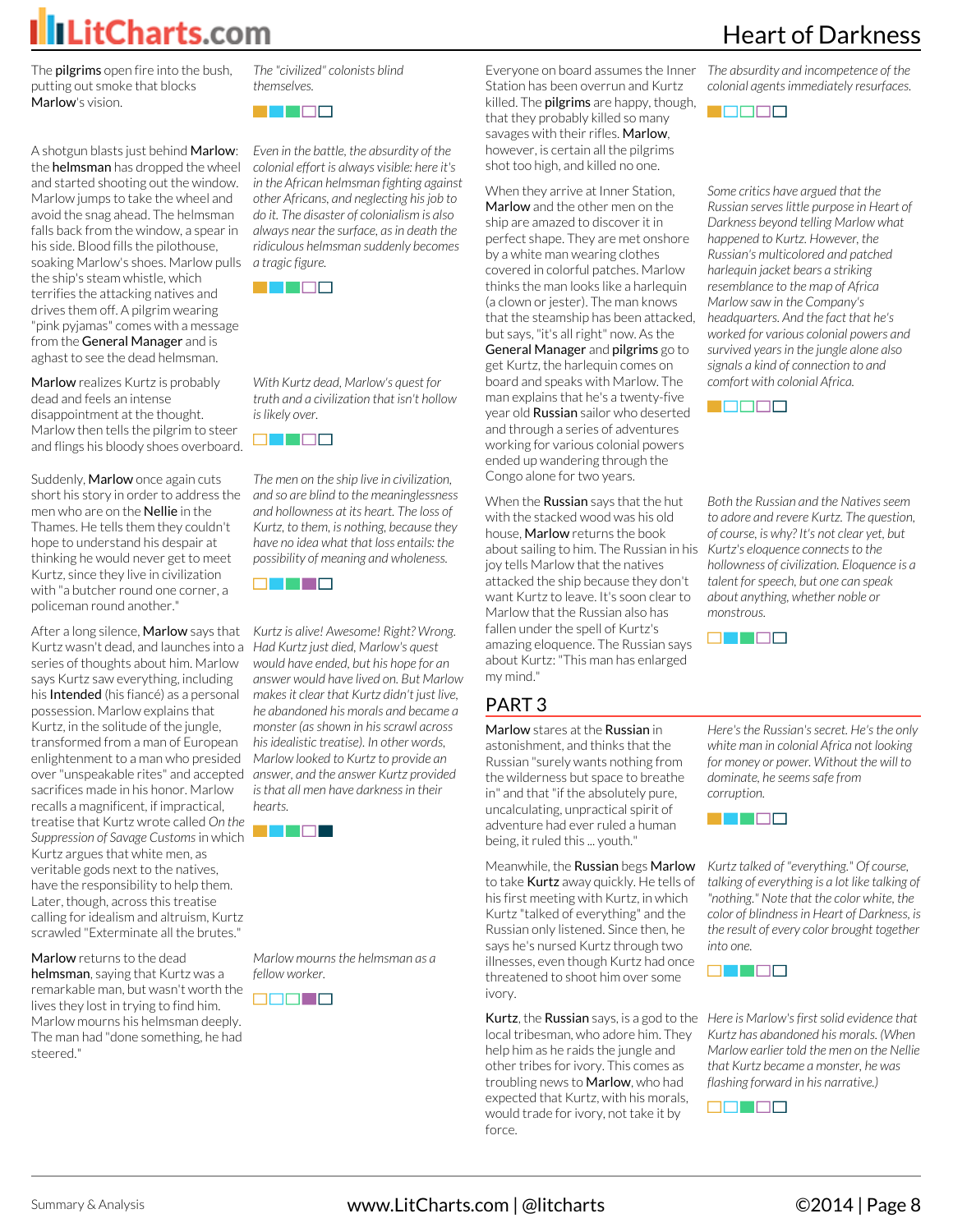The Russian says that Kurtz can't be judged as other men are. He adds that *conquerors in England at the beginning* Kurtz "suffered too much. He hated all *of Heart of Darkness, Marlow imagined* this and somehow couldn't get away." his eyes and looks at the building where he thinks Kurtz is lying ill. He's startled to see that what he thought were fence posts are actually spiked human heads. Marlow tells the men on the *Nellie* that for all Kurtz's magnificent talent, eloquence, and learning, he was hollow at the core, and the jungle filled that hollowness.

The **Russian** mentions that when the native chiefs came to see Kurtz they crawled up to him. This information disgusts Marlow, who comments that in contrast "uncomplicated savagery was a positive relief, being something that had the right to exist—obviously—in the sunshine."

The **Russian** can't understand Marlow's scorn at Kurtz's savage actions. He says that the Company abandoned Kurtz, who had such wonderful ideas.

The **pilgrims** come out of the house bearing Kurtz on a stretcher. Marlow describes Kurtz as looking like "an animated image of death carved out of ivory." The natives swarm forward. The **Russian** whispers to Marlow that if Kurtz says the word, they'll all be killed. Kurtz speaks (Marlow can't hear him from so far away), and the natives melt back into the jungle.

Along the shore of the river near the ship the natives gather. Among them, next to the ship a "savage and superb" African woman paces back and forth. The Russian's comments about her imply that she was Kurtz's mistress.

Inside the cabin, an argument erupts between Kurtz and the General Manager. Kurtz accuses the General Manager of caring less about Kurtz himself than about the ivory Kurtz has, and also says the General Manager with his "piddling notions" is interfering with Kurtz's grand plans.

The General Manager exits from the cabin. He tells Marlow that Kurtz is very ill and that Kurtz's "unsound methods" ruined the district for the company. Marlow comments that Kurtz's methods couldn't be "unsound" because he seemed to have *Europeans. In Kurtz, though there was* had "no method at all." Yet Marlow is more disgusted by the General Manager's fake show of sadness at Kurtz's demise than with Kurtz's atrocities, and says that Kurtz is still a remarkable man. This loses Marlow whatever favor he'd held in the General Manager's eyes.

Marlow, meanwhile, lifts binoculars to *savagery. The same is true for Kurtz, who When he described the Roman them as appalled and attracted by its both "hated all this" and spiked heads to stakes. His hollow civilized core, for all its outward beauty, couldn't hold out against the jungle's "inner truth."*



*Here's another instance of Marlow's condescending preference for the simplicity of the "savage" natives to the corrupt and complicated civilized men.*



*The naïve Russian can't see past Kurtz's eloquence to the hollowness within.*



*Kurtz, the epitome of civilized man, has transformed himself into a god to the natives. He even looks like a god: "an image of death carved out of ivory." The lure of power and domination was too great for him too resist.*



*Kurtz was so transformed by the jungle he even betrayed his Intended.*



*Somehow Kurtz still sees himself as a man of great ideas, just as civilized Europeans continue to see colonialism as noble while it abuses the Africans and steals their wealth.*



*Marlow has a choice to make between the General Manager's "pretending" devil of false civility, and Kurtz's "lusty" devil of monstrous domination. He chooses Kurtz, perhaps for the same reason he prefers donkeys and savages to monstrousness, there was no lie. The jungle filled Kurtz's hollowness, but not the General Manager's.*



When Marlow is alone, the Russian approaches. He has decided to slip away, correctly sensing that he's in danger from the General Manager and his men, and seeing nothing more that he can do for Kurtz. But before departing he tells Marlow that it was Kurtz who ordered the native attack on the steamship in order to scare the General Manager away and thereby be allowed to remain at his station. The Russian gets Marlow to give him some supplies and disappears into the night.

Marlow goes to sleep, but wakes suddenly just after midnight. As he looks around he notices Kurtz has disappeared. On the bank of the river, *soul, to choose between his savage* Marlow finds a trail through the grass and realizes Kurtz must be crawling. He catches up to Kurtz just before he reaches the native camp. Marlow realizes that though he's stronger than Kurtz, all Kurtz has to do is call out and the natives will attack. Kurtz, realizing the same thing, tells him to hide. Marlow says, "You will be lost, utterly lost." Kurtz pauses, struggling with himself. Marlow watches him, and realizes that Kurtz is perfectly sane in his mind, but his soul is mad. Kurtz's soul, Marlow says, "knew no restraint, no faith, and no fear." Yet in the end Kurtz allows Marlow to support him back to the ship.

The next day the ship departs. **Kurtz**, in the pilothouse with Marlow, watches the natives and his mistress come to the shore. Marlow spots the pilgrims getting their rifles and pulls the steam whistle. All the natives but the woman disperse. The pilgrims open fire, blocking Marlow's vision with the smoke.

As they travel swiftly downstream, the General Manager is pleased. After all, soon Kurtz will be dead and the General Manager will be secure in his position without having to do a thing. Marlow is often left alone with Kurtz, who speaks in his magnificent voice and with his magnificent eloquence about his moral ideas, his hopes for fame in Europe, and his desire to "wring the heart" of the jungle.

### Heart of Darkness

*The Russian disappears into the jungle, going off alone as no other European colonist would. That European, though, would be thinking of himself as in conflict with the jungle because, as a colonist, his goal is to dominate and subdue the jungle. But the Russian has no such dreams, and so is safe and unafraid.*



*This is the climax of Heart of Darkness. With the words "You will be lost," Marlow forces Kurtz to battle in his own monstrousness and his civilized dreams of advancement and accomplishment. Kurtz ultimately chooses civilization. He chooses the impractical and idealism of his treatise "On the Suppression of Savage Customs" over his later brutish scrawl, "Exterminate all the brutes."*



*The pilgrim's pointless gunfire, a product of their colonialist greed and the savage desire to hurt and dominate, puts out a smoke as blinding as the white fog. Civilization continues to blind itself.*



*Another example of false civility: the General Manager doesn't care that Kurtz is going to die as long as he can't be blamed for it. Kurtz, meanwhile, wavers between monstrous savagery and belief in the ideals of civilization that his actions have proved hollow.*